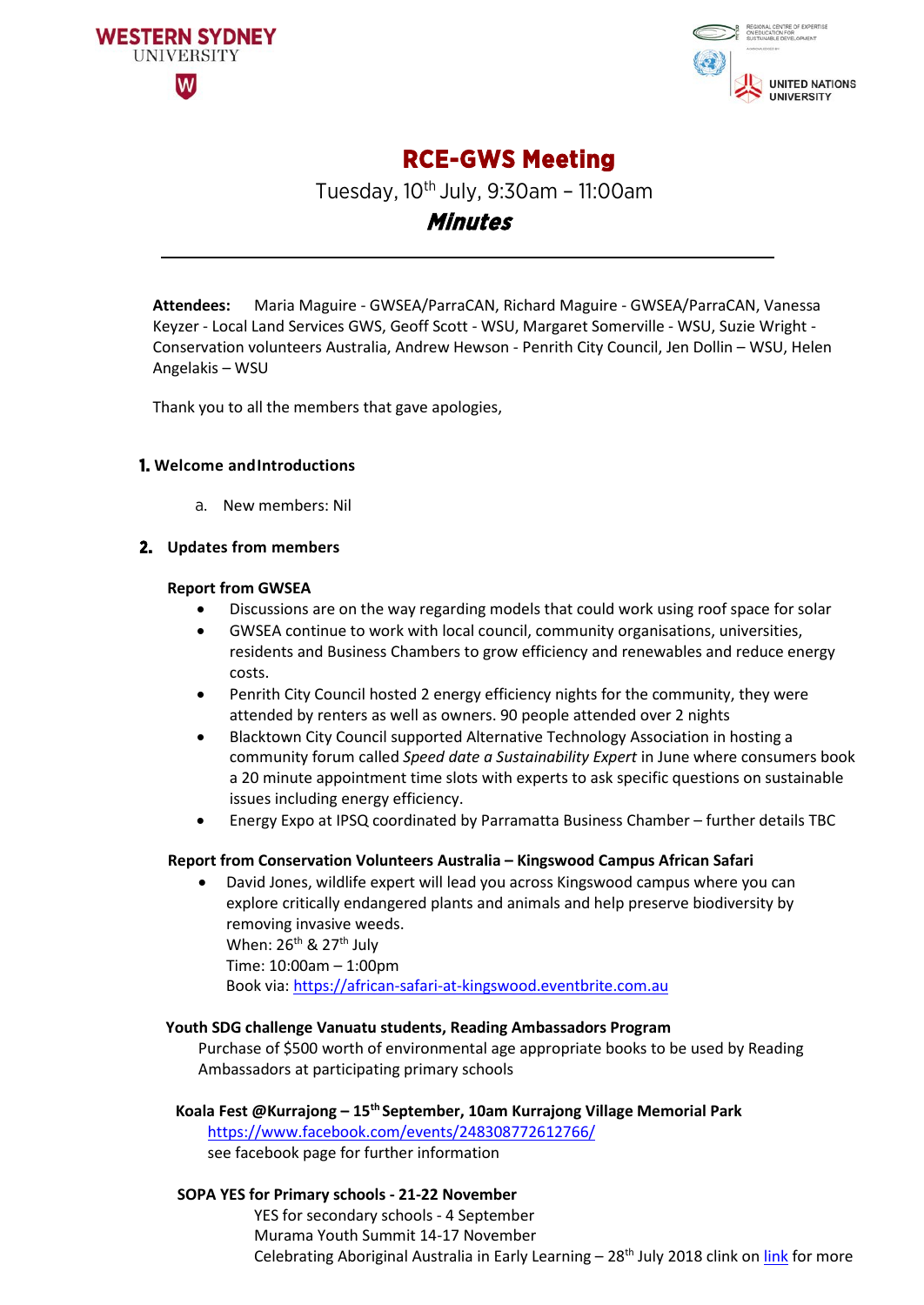## **3. Update on RCE – Asia Pacific Meeting – 24-27 September 2018– 1PSQ**

Registrations are now open for the  $11<sup>th</sup>$  Asia-Pacific RCE Regional conference, please go to the website for all details and draft program

[https://www.westernsydney.edu.au/rcegws/rcegws/11th\\_asia-pacific\\_rce\\_regional\\_conference](https://www.westernsydney.edu.au/rcegws/rcegws/11th_asia-pacific_rce_regional_conference)

The Keynote speaker is Professor Rod Glover from Monash Sustainable Development Institute.

### **Professor Geoff Scott**

Geoff's report is attached

### **Professor Margaret Somerville**

Margaret is working with the Bass Fishing club along the Nepean River to revegetate the riparian zone at Emu Green. Rob Spilling has been identifying Kangaroo Grass and the saplings the were planted are now starting to grow.

Margaret thanked Penrith City Council and Conservation Volunteers Australia for all their work in changing practices to support this site.

## **4.** Will Steffen Public forum – Tuesday 28<sup>th</sup> August

"Where on Earth are we going" Professor Will Steffen will be holding a public forum on Tuesday 28<sup>th</sup> August at Parramatta south campus from 6pm, please go to the website to register [https://www.westernsydney.edu.au/driving\\_sustainability/sustainable\\_futures/rsvp](https://www.westernsydney.edu.au/driving_sustainability/sustainable_futures/rsvp_public_lecture) [\\_public\\_lecture](https://www.westernsydney.edu.au/driving_sustainability/sustainable_futures/rsvp_public_lecture)

### **5. Other Business**

### a. **RCE Global Conference – Cebu Dec 7-9**

Helen Angelakis will be attending the RCE global conference with 5-7 students using funds from the New Colombo plan mobility program. The students will visit RCE Cebu and meet with students from University of Cebu

### b. **New Colombo Mobility funding**

Helen Angelakis will be accompanying 20 students and staff from The Academy to Lucknow, India in November on a cultural immersion tour and to research the issues with contaminants in the ground water

Brittany Hardiman is in Bohol, The Philippines with a group of students from Science and Dr Jason Reynolds. Students will do volunteering and internships with local government.

The Sustainable Futures office has just been advised that they were successful in obtaining NCP funding for China – 3 years and PNG Kokoda – 1 year

- c. **Sustainability report – Western Sydney Matter[s](https://www.westernsydney.edu.au/driving_sustainability/sustainable_futures) [https://www.westernsydney.edu.au/driving\\_sustainability/sustainable\\_futures](https://www.westernsydney.edu.au/driving_sustainability/sustainable_futures)**
- d. The Launch of the sustainability bootcamp will be in September. Events will be planned on all campuses, further details will be advised.

### **Meeting closed**